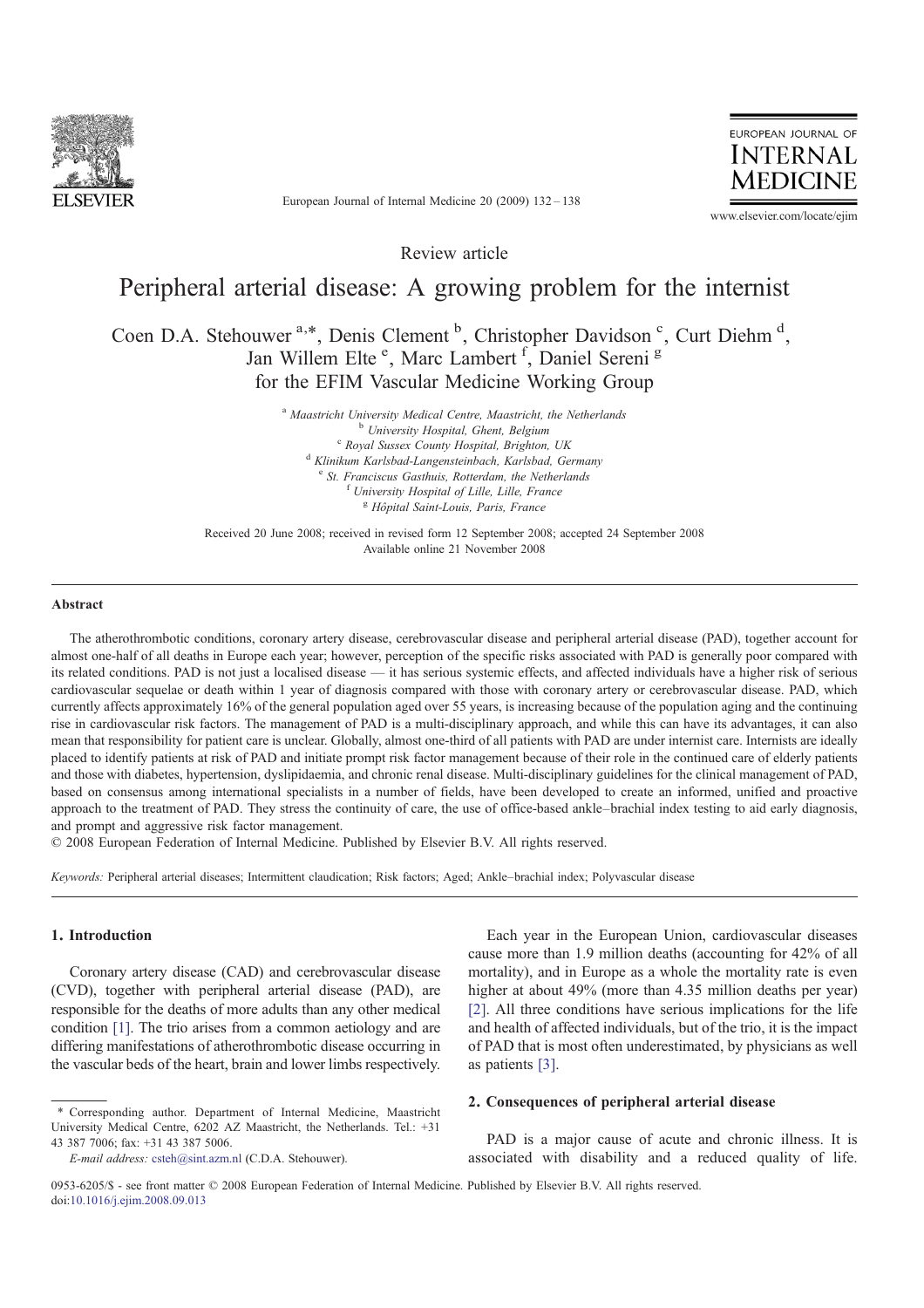However, in addition to problems of mobility, the systemic nature of the atherothrombotic process also contributes to an elevated risk of further cardiovascular sequelae.

Individuals with PAD face an increased risk of cardiovascular ischaemic events (Fig. 1) [4]. The international REduction of Atherothrombosis for Continued Health (REACH) registry consisting of more than 68,000 patients found that individuals with documented PAD had higher 1-year cardiovascular event rates (including cardiovascular death, myocardial infarction [MI], stroke or hospitalisation for atherothrombotic events) than patients with CAD or CVD [4]. This has also been demonstrated by Hackam et al in a Canadian registry study where patients affected by PAD incurred an increased risk of adverse cardiovascular events, including stroke, MI and vascular mortality [5]. Outpatients with PAD taken from two national, prospective, practice-based registries of 9810 patients with vascular disease, diabetes mellitus or aged over 65 years with at least two additional cardiovascular risk factors, had a nearly two-fold higher risk of major cardiovascular events at 6 months than patients without PAD (7.3% vs. 4.1%;  $p<0.0001$ ). Hackam et al found that approximately 1 in 8 patients with PAD experienced a vascular event or required hospitalisation for cardiovascular-related events during the following 6 months a rate considerably higher than patients without PAD. In Italy, a study in general practice reported an associated four-fold increase in overall mortality and a nearly eight-fold increased risk of cardiovascular-related death in patients with PAD [6].

Co-existence of cardiovascular diseases is common due to the generalised nature of atherothrombotic disease. Concomitant coronary heart disease has been detected in approximately 90% of patients with PAD undergoing coronary angiography, and concomitant CVD in approximately 50% of patients with PAD tested [7,8]. Patients with more than one co-existing



Fig. 1. PAD is a major cause of cardiovascular events and death within 1 year of diagnosis (REACH, REduction of Atherothrombosis for Continued Health study  $[n=68,236]$ ) (adapted from Steg et al [4]). CAD, coronary artery disease; CV, cardiovascular; CVD, cerebrovascular disease; MI, myocardial infarction; PAD, peripheral arterial disease; and TIA, transient ischaemic attack, <sup>a</sup>Adjusted for age and gender. <sup>b</sup>CV death, MI, stroke or hospitalisation for atherothrombotic event (including TIA, unstable angina or worsening of PAD).



Fig. 2. Patients with polyvascular disease have poorer outcomes (REACH, REduction of Atherothrombosis for Continued Health study  $[n=68,236]$ (adapted from Steg et al [4]). CV, cardiovascular; MI, myocardial infarction; PAD, peripheral arterial disease; and TIA, transient ischaemic attack, <sup>a</sup>Adjusted for age and gender. <sup>b</sup>Hospitalisation for atherothrombotic event such as TIA, unstable angina, worsening of PAD.

cardiovascular condition (polyvascular disease) have almost double the risk of cardiovascular-related events, hospitalisation or death compared with those with disease in one vascular bed only (Fig. 2) [4]. Such patients face a high risk  $(>10\%)$  of a major cardiovascular event within 1 year of diagnosis [4].

### 3. Peripheral arterial disease is a growing concern

More than 27 million people across Europe and North America are thought to be affected by PAD, equating to 16% of the population aged over 55 years [9]. There is concern that this number could increase through the combination of aging of the population and the continuing rise in cardiovascular risk factors such as diabetes and obesity [6,10,11]. Currently, the overall prevalence of PAD appears to be constant despite improvements in treatment strategies and medical understanding, and the introduction of successful risk factor modification programmes (including smoking cessation programmes) in some areas [1,12].

Of the individuals affected by PAD in Europe and North America, an estimated 10.5 million are symptomatic while approximately 16.5 million are asymptomatic [9]. The prevalence of asymptomatic PAD has been estimated to be as high as 20% in the total adult population, rising still further in some at-risk populations.

# 4. Peripheral arterial disease is underdiagnosed and undertreated

Despite the widespread effects on the population, physician awareness of PAD is surprisingly low; far lower than that of MI and ischaemic stroke, and the condition is not widely recognised. In one study, only 49% of physicians were aware that their patients had previously received a diagnosis of PAD, compared with 83% of the patients [3].

Research shows that less than 25% of patients with PAD are undergoing treatment and that undertreatment with established therapies (such as antiplatelet agents and statins) is common [13]. In a study of more than 50,000 patients, Cacoub et al showed that atherothrombotic risk factors were less likely to be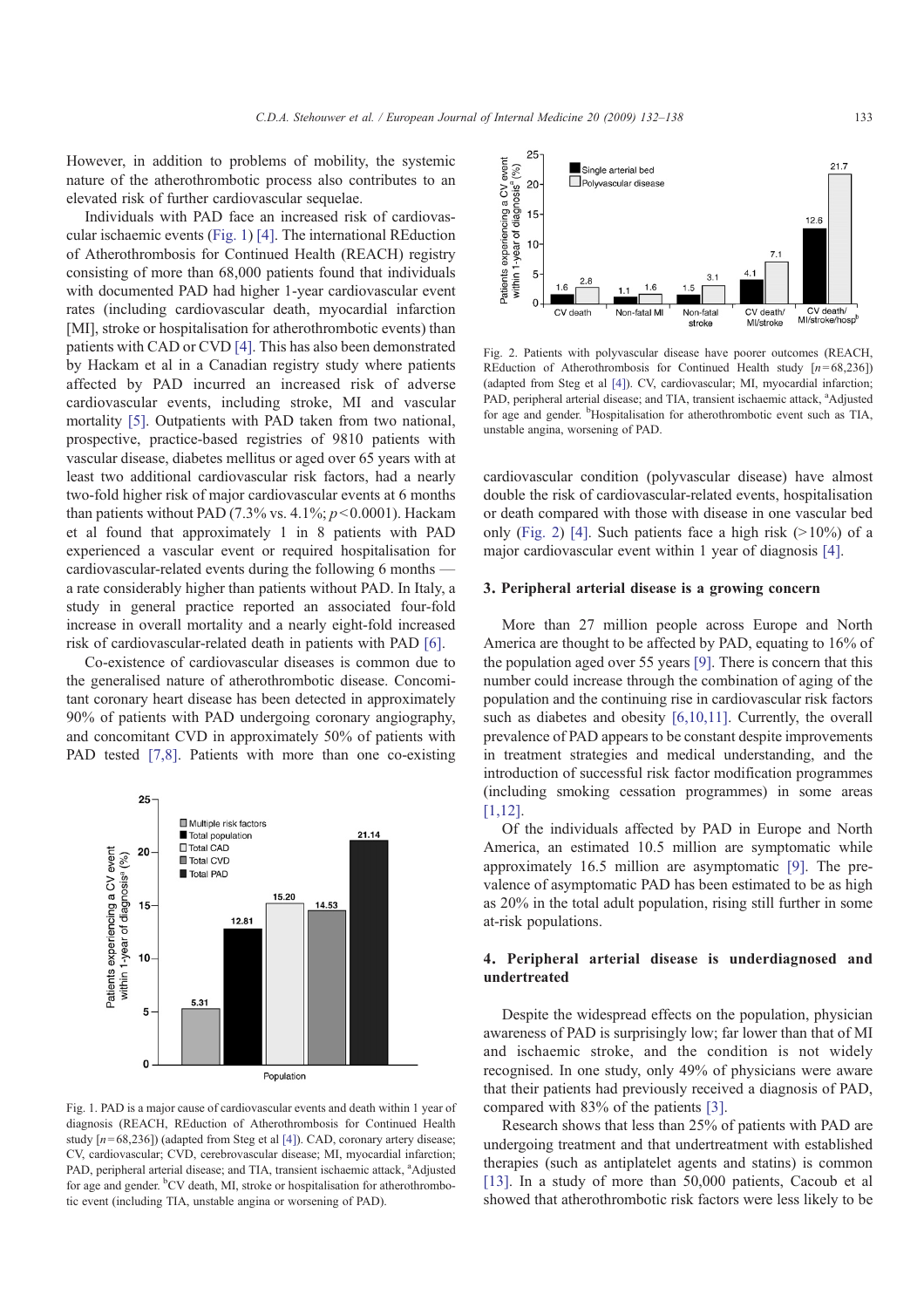controlled in patients with PAD than patients with a diagnosis of CVD or CAD. Approximately 46% of patients with PAD had no risk factor control and only 28% had full risk factor control according to recognised guidelines [14]. However, when patients with PAD also had co-existing CAD, the number of patients with all risk factors controlled rose to more than 50%.

One explanation for the lack of an aggressive approach could be that the long-term consequences of PAD are generally underestimated by the medical profession [3,15,16]. In the ATTEST study, French physicians were asked to predict future outcomes for patients with PAD, CAD or ischaemic stroke. In general, physicians underestimated cardiovascular risk for patients with PAD whereas the amputation risk for such patients was greatly overestimated; only 27% predicted a 5 year cardiovascular risk of  $>20\%$ , whereas 44% predicted  $5\%$  risk of limb or digit amputation within 5 years corresponding with published data reporting a 2% risk at 5 years [16].

## 5. Understanding the risk factors for peripheral arterial disease

The epidemiology and clinical consequences of PAD are closely associated with classic atherothrombotic risk factors (Fig. 3); of these, those most associated with a poor prognosis in PAD are previous or current smoking, diabetes, and those aged over 65 years. PAD incidence increases with age, and studies across Europe have demonstrated high levels of PAD in the elderly population. In Sweden, almost one-fifth of individuals aged over 65 years have some stage of the disease [12]. Research has also shown that PAD prevalence is similar between men and women, confounding current expectations. Sigvant et al have suggested that women might be more likely to be affected by the asymptomatic form of the condition [12].

# 6. The role of the internist in the management of peripheral arterial disease

There have been public calls for more healthcare professionals to become involved in reducing the impact of PAD whenever and wherever it is detected [5,9] reflecting the broad nature of the condition and the patient numbers involved.

Internists, who are intimately involved in the care for elderly patients and those with risk factors for PAD (including diabetes, hypertension, dyslipidaemia or chronic renal disease), are ideally placed to identify patients at risk of PAD and initiate risk factor management. The international REACH study showed that almost 30% of patients with PAD worldwide are currently under internist care, with family practitioners being the only group of healthcare providers who have responsibility for more patients with PAD [17].

The early detection of PAD – particularly asymptomatic or atypical disease – in patients known to be at risk and the prompt instigation of appropriate risk reduction strategies can have a major impact on patient outcomes. In fact, the German epidemiological study on ankle–brachial index (getABI), an observational study of patients aged over 65 years screened for



Fig. 3. Risk factors for PAD [19]. Reprinted from Eur J Vasc Endovasc Surg, 33, Norgren L Hiatt WR (eds) Inter-Society Consensus for the management of Peripheral Arterial Disease (TASC II), S1–S75, Copyright 2007, with permission from Elsevier.

PAD in primary care, found that patients with asymptomatic PAD are at an equally high risk of 5-year mortality as patients with symptomatic PAD, and at twice the risk of patients without PAD [18].

#### 7. A multi-disciplinary approach to management

The importance of a multi-disciplinary approach is reflected in recent international guidelines, which have drawn upon the expertise and knowledge of a variety of professional societies to develop an informed and unified approach to the treatment of PAD. The inter-society consensus for the management of peripheral arterial disease (Trans-Atlantic Inter-Society Consensus II [TASC II]) guidelines for the clinical management of PAD are based on consensus among international specialists in a number of fields — vascular surgeons, interventional radiologists, angiologists, vascular medicine physicians, cardiologists, diabetologists and podiatrists [19]. TASC II aims to unify the approach to PAD management and to increase awareness of the need to proactively manage PAD among many different groups of healthcare professionals, including primary care physicians and internists.

The TASC II guidelines provide up-to-date, evidence-based recommendations for the diagnosis and clinical management of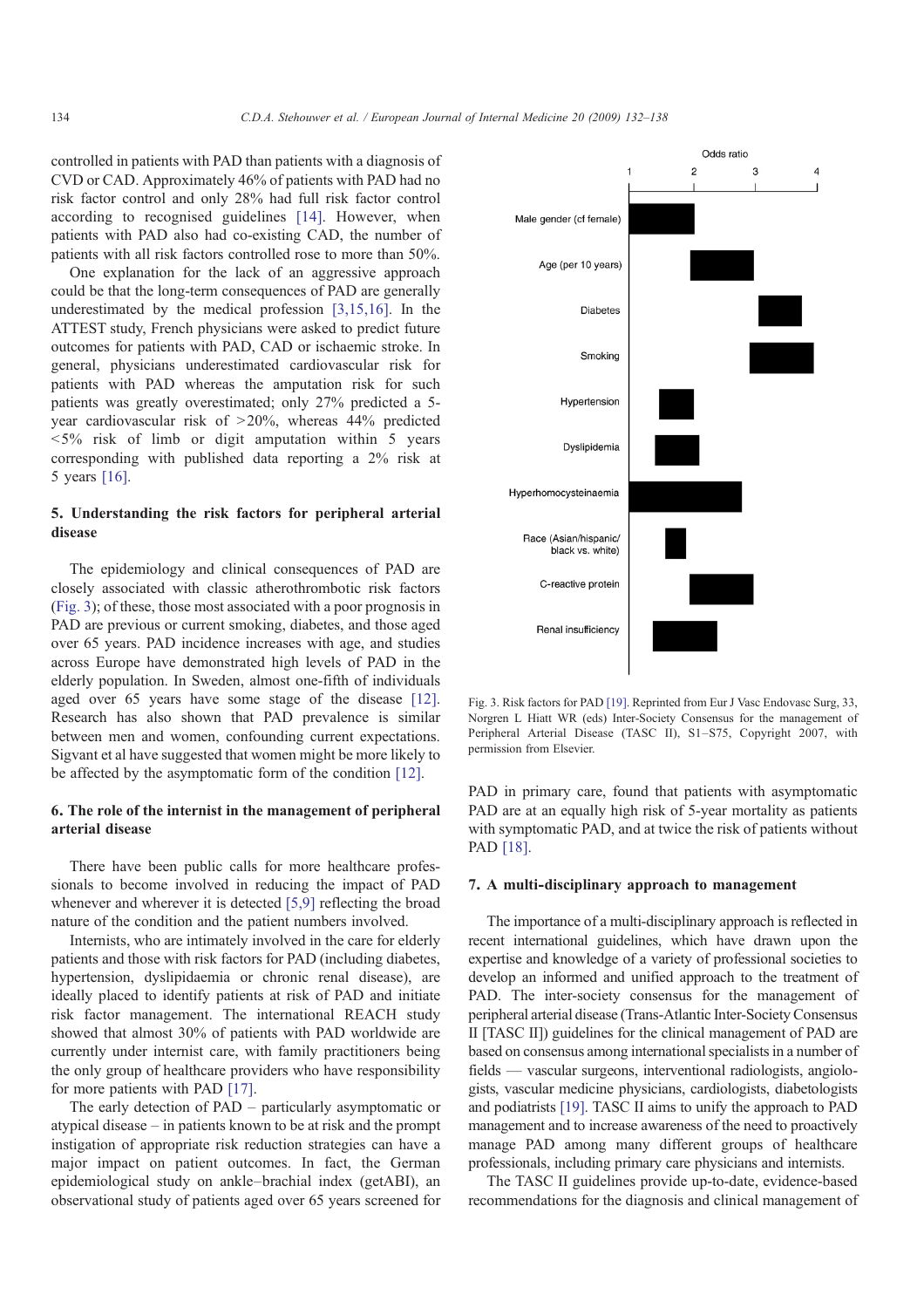all aspects of PAD and associated risk factors, and are an invaluable resource, although some adjustment might be needed to take local situations into account. According to its editors, TASC II exists largely to emphasise the close relationship between PAD and CVD, which is the reason for the highly increased mortality of patients with PAD, and to stress the need for prompt modification of risk factors [20]. Additionally it provides guidelines for the appropriate referral to vascular specialists, so that the opportunity to save a leg is not lost. TASC II is organised to follow an anticipated 'chronology' of the clinical care of patients with PAD so that the pathway of care and appropriate referral points are clearly signposted.

## 8. Awareness of peripheral arterial disease needs improving

Prompt treatment of vascular disease can diminish disability and death. Early diagnosis of PAD can be difficult as it is not instinctive for patients to associate the symptoms with underlying arterial disease (for example, the classical signs of claudication that disappear at rest). It is necessary to be proactive in asking about PAD because most patients have a low awareness of the condition and of the seriousness of its consequences, and might not consider their symptoms important or relevant enough to raise at the consultation.

Most patients do not know the signs and symptoms of PAD; the language used to describe them can be vague (fatigue, aching, numbness etc) and the primary site(s) of discomfort can vary — from the buttock, to the thigh, foot, or classically in the calf, with symptoms being present either at rest or on exertion. It is also easy for symptoms to be dismissed as muscular or joint pain, or as part of the general aging process.

Hirsch et al have found the public to be poorly informed about PAD in general, even in individuals with prior experience of cardiovascular events (for example, a transient ischaemic attack or angina) [21]. Public awareness of PAD lagged behind those of other commonly seen conditions, with only approximately 26% of the individuals surveyed (all of whom were aged 50 years or over) being aware of PAD, compared with 67% for MI and congestive heart failure, and 74% for stroke. Even amongst those who claimed to know about PAD, knowledge was poor, with 50% not aware that diabetes and smoking were risk factors for PAD and 25% unaware of the increased risk of other cardiovascular conditions.

# 9. The importance of early detection of peripheral arterial disease

PAD can be difficult to detect if patients do not present with classical limb symptoms. The signs and symptoms of PAD can be atypical and easily missed or masked through a lack of physical activity [22,23]. Intermittent claudication has long been considered the classical marker of PAD, yet Diehm et al have shown that an over-reliance on the classical symptoms of intermittent claudication will markedly underestimate the prevalence of the condition [10]. Only 10% of patients aged over 65 years diagnosed with PAD by their family practitioner

will have had intermittent claudication [10]. In addition, intermittent claudication cannot be taken as a sole measure of function impairment [22].

There is a wide range of leg symptoms and functionality in patients with PAD. Typical signs and symptoms of PAD include intermittent claudication (pain in the leg, commonly localised to the calf muscles, which appears when walking and disappears when at rest). Less frequently seen signs and symptoms of PAD are numbness; weakness or heaviness of the leg; aching or pain in the feet and toes when at rest; cold legs or feet (especially if there is a marked difference between the legs); hair loss or change of skin colour on the legs and slow healing sores. A full patient assessment should always include a history, clinical examination (pulse palpation) and objective testing using ankle–brachial index (ABI) measurement.



Fig. 4. Patient outcomes worsen with lower ABI scores (taken with permission from Diehm C, et al. Association of low ankle–brachial index with high mortality in primary care. Eur Heart J 2006;27:1743–9) [23]. Figure shows survival (top) and event-free survival (bottom) according to ABI category over 3 years. Kaplan–Meier estimates of total survival (top) or event-free survival (i.e. no severe vascular events) in the five pre-defined ABI categories during the follow-up period. ABI, ankle-brachial index. <sup>a</sup>ABI<0.5 or history of peripheral revascularisation or amputation at baseline.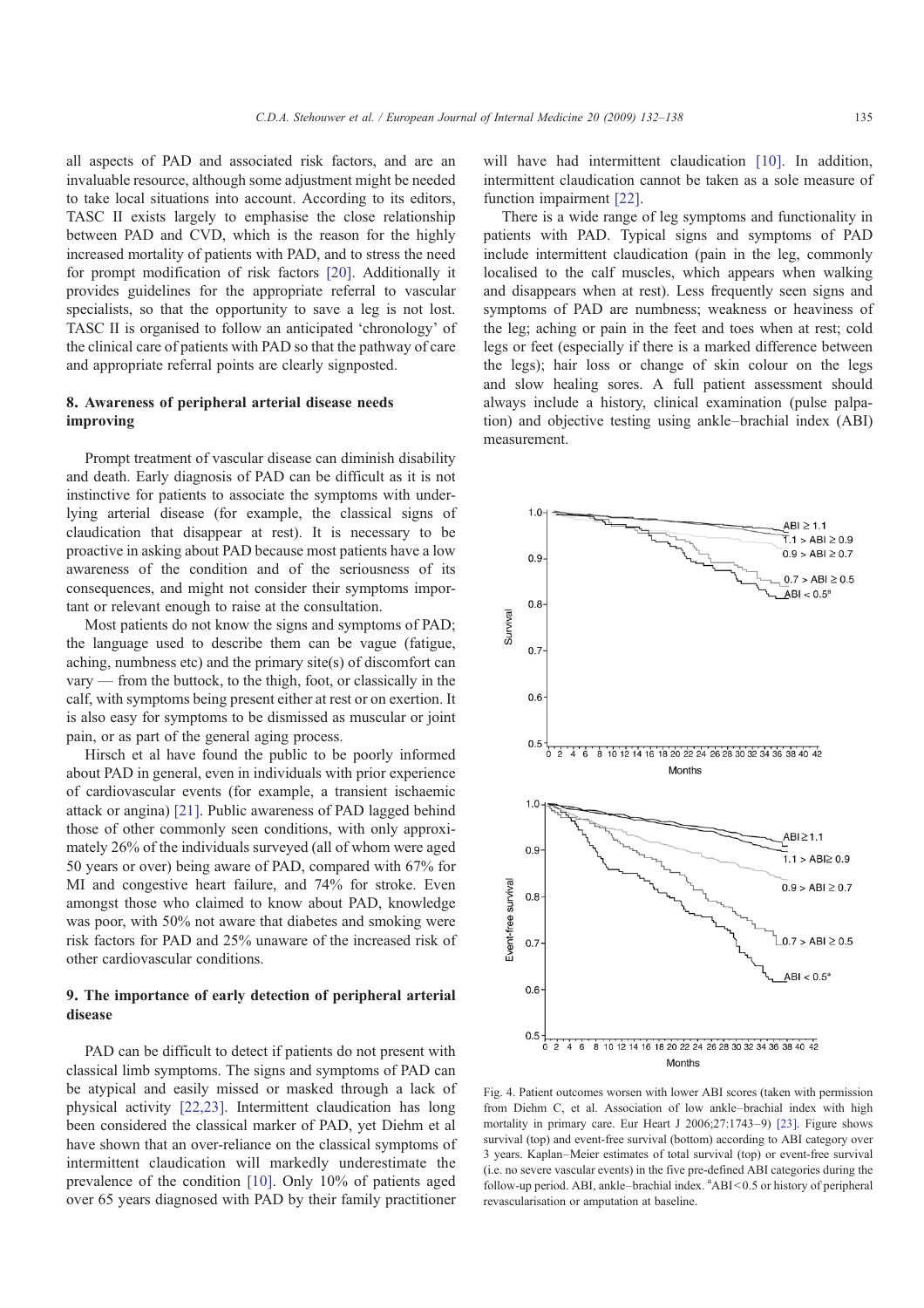# 10. Ankle–brachial index — a key tool in the diagnosis of peripheral arterial disease

ABI is a quick, simple and accurate non-invasive test for PAD that can be performed in an office environment by a trained physician or nurse. It is easy to teach and to learn and has a high degree of reproducibility and reliability [24]. Research has shown that patient outcomes are associated with lower ABI values, both in terms of patient mortality and the likelihood of future cardiovascular events (Fig. 4) [23]. An ABI value of  $\leq$  0.9 is usually taken as a pathological indicator of PAD and has a high level of specificity as a predictive marker of future cardiovascular events (Fig. 5) [23,25,26]. It is recognised as a valuable tool in the detection and management of PAD by many clinicians [27,28]. Yet despite these advantages, ABI testing is still underutilised. One recent French study showed that only a third of patients with PAD had received an ABI test [16].

ABI testing has a varied role. It is a key tool with which to identify individuals with asymptomatic PAD, some of whom might have had symptoms masked through a lack of general mobility. It can also provide valuable additional information to confirm a diagnosis or to provide more details for risk stratification and long-term outcomes. However, in patients with intermittent claudication, a normal ABI cannot exclude the condition and in patients with diabetes or chronic renal failure, normal or high ABI values can sometimes be misleading because of excessive vascular calcification. In such patients further tests are recommended, for example the measurement of pedal pulses, or if this is not possible, toe systolic pressures, pulse volume recordings or duplex ultrasound imaging [19].

ABI is also used as an extra level of risk assessment for borderline cases of pharmaceutical management. In a study of more than 48,000 healthy patients, the addition of an ABI score substantially improved the prediction of mortality determined by Framingham risk score. The inclusion of an ABI score to their total risk stratification was found to increase risk in almost 10% of the individuals measured [26].



Fig. 5. An ankle–brachial index of  $\leq 0.9$  is associated with an increased risk of cardiovascular events and mortality — pooled analysis from 11 studies  $(n= 44,590)$  (adapted from Heald et al [26]) CI, confidence interval.

Table 1

Effects of pharmacological risk factor modification for peripheral arterial disease on all-cause mortality ( $n=2420$  with ankle–brachial index <0.9; Median followup: 8 years.

| Drug treatment        | <sup>a</sup> Hazard ratio (95% confidence interval) |
|-----------------------|-----------------------------------------------------|
| <b>Statins</b>        | $0.46(0.36 - 0.58)$                                 |
| Beta-blockers         | $0.68(0.58-0.80)$                                   |
| Anti-platelets        | $0.72(0.61 - 0.84)$                                 |
| <b>ACE</b> inhibitors | $0.80(0.69-0.94)$                                   |
|                       |                                                     |

ACE, angiotensin-converting enzyme.

1067 patients (44%) died) (adapted from Feringa et al. [[29]\*]).<br><sup>a</sup> Adjusted for risk factors and propensity scores.

TASC II calls for the adoption of ABI testing to provide a clear objective means of identification of asymptomatic and symptomatic PAD. The guidelines recommend that an ABI should be measured in patients who: have leg symptoms on exertion; are aged 50–69 years and have a cardiovascular risk factor (particularly diabetes or smoking); or are aged 70 years or older, irrespective of risk factor status. In addition, where risk tables are employed (for example, Framingham or SCORE), TASC II recommends ABI testing in patients who have a Framingham risk score of 10–20%.

# 11. Clinical management of individuals with peripheral arterial disease

The clinical management of patients with PAD involves the modification of as many risk factors as possible by a combination of lifestyle management and, if necessary, by pharmacological intervention. Risk factors can be modified independently or as part of an overall total risk reduction strategy. Patients with a cardiovascular high risk (for example, because of multiple risk factors or polyvascular disease) should be treated more aggressively, according to the target goals laid out in TASC II [19].

Smoking cessation and weight reduction programmes, with appropriate counselling if necessary, have proved effective and are the mainstay of lifestyle management. Pharmacological risk factor modification involving statins, antiplatelet agents (such as aspirin or clopidogrel) and antihypertensive agents have proven beneficial in symptomatic patients (Table 1) [28]. For patients with the symptoms of claudication, cardiovascular risk factor reduction alone will typically not provide relief from pain or discomfort. For these patients, exercise therapy remains the primary mode of treatment.

## 12. Conclusions

Increased awareness of the cardiovascular risks associated with PAD and adoption of up-to-date evidence-based guidelines, such as TASC II, by all healthcare professionals who come into contact with patients at risk for PAD could substantially help in improving patient prognosis [19]. Internists are ideally placed to help in this effort because of their continued proximity to groups of high-risk patients, such as those with diabetes or renal disease.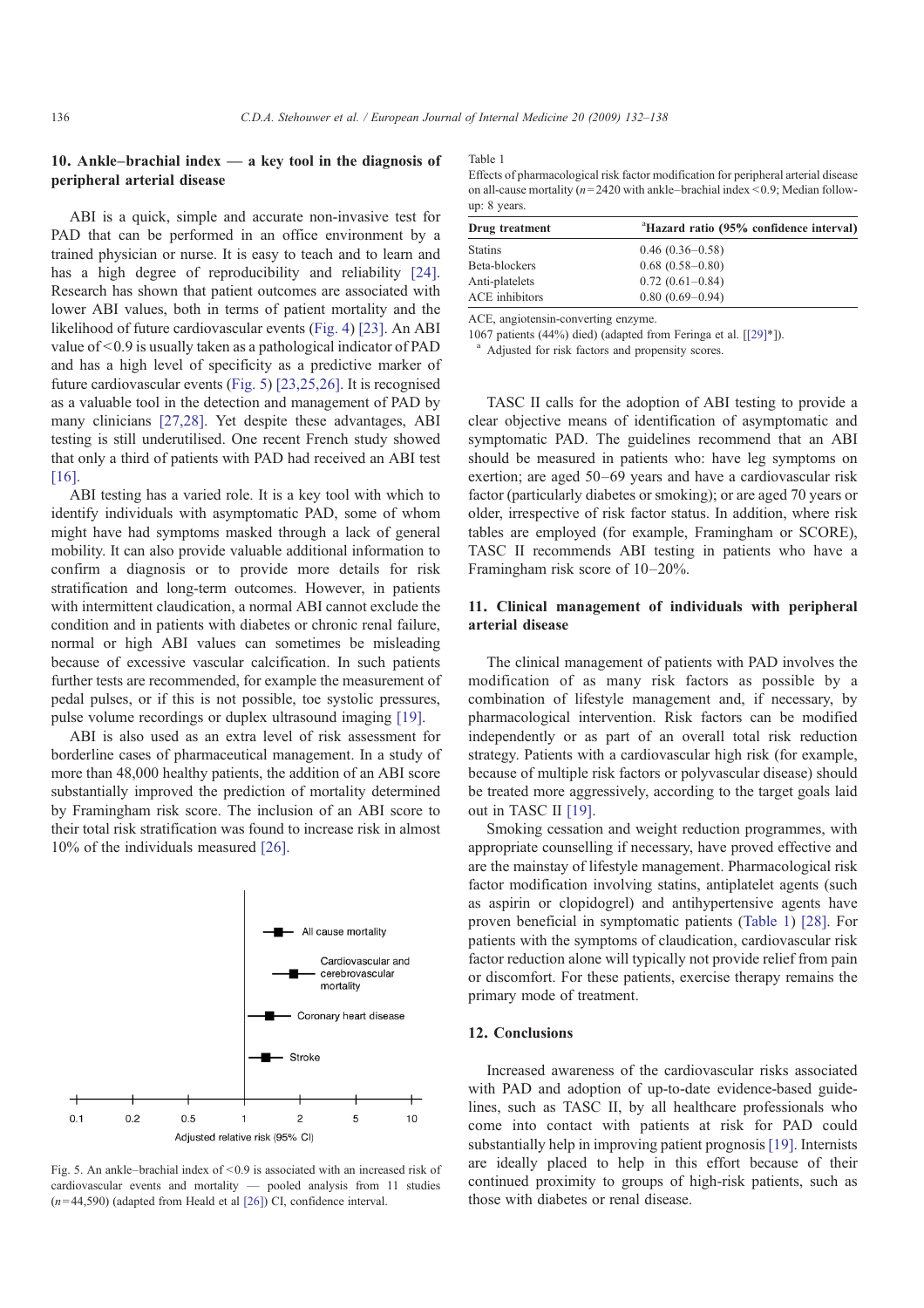## Learning points

- PAD affects approximately 16% of the general population aged over 55 years in Europe and North America and is on the increase.
- Almost one-third of all patients with PAD around the world are under internist care.
- PAD is not just a localised disease it also has serious systemic effects and is a major cause of death and disability.
- Individuals with PAD have higher risk of serious cardiovascular events within 1 year of diagnosis than those with CAD or CVD — yet physicians and patients are less aware of the risks associated with PAD than of those of MI or ischaemic stroke.
- More than 20% of individuals with PAD in the general population do not show classical symptoms and are diagnosed through ABI measurement alone — the proportion is much higher in at-risk populations.
- ABI is a quick, simple and accurate non-invasive test for PAD that can be performed in an office environment by any trained physician or nurse.
- Early diagnosis and prompt risk factor management to established guidelines can greatly diminish PAD-related disability and death.

#### Disclosure of interest statement

Denis Clement has received honoraria for speaking engagements and as a scientific advisor from all major pharmaceutical companies. Christopher Davidson has received honoraria from pharmaceutical companies for speaking engagements, and as a chairman for B-MS sponsored meetings. Curt Diehm has received an unrestricted grant from sanofi-aventis, Berlin, for the German getABI study. Jan Willem Elte has received honoraria for acting in an advisory role for MSD and GSK, and from MSD, sanofi-aventis, GSK, Novo Nordisk and Lilly for speaker engagements. Daniel Sereni has received honoraria from B-MS as a speaker. Coen Stehouwer and Marc Lambert have declared no conflicts of interest.

## Grant support statement

Editorial support was provided by Louise Alder of Innovex Medical Communications and was funded by B-MS. The authors retain sole responsibility for the content of this manuscript.

#### References

- [1] Rosamond W, Flegal K, Furie K, et al. Heart disease and stroke statistics— 2008 update: a report from the American Heart Association Statistics Committee and Stroke Statistics Subcommittee. Circulation 2008;117: e25–e146.
- [2] Allender S, Scarborough P, Peto V, et al. European cardiovascular disease statistics. Eur Heart Netw 2008:1–112.
- [3] Hirsch AT, Criqui MH, Treat-Jacobson D, et al. Peripheral arterial disease detection, awareness, and treatment in primary care. JAMA 2001;286: 1317–24.
- [4] Steg PG, Bhatt DL, Wilson PW, et al. One-year cardiovascular event rates in outpatients with atherothrombosis. JAMA 2007;297:1197–206.
- [5] Hackam DG, Tan MK, Lin PJ, et al. Supporting a call to action for peripheral artery disease: insights from two prospective clinical registries. J Vasc Surg 2006;44:776–81.
- [6] Brevetti G, Schiano V, Verdoliva S, et al. Peripheral arterial disease and cardiovascular risk in Italy. Results of the Peripheral Arteriopathy and Cardiovascular Events (PACE) study. J Cardiovasc Med (Hagerstown) 2006;7:608–13.
- [7] Criqui MH, Denenberg JO, Langer RD, Fronek A. The epidemiology of peripheral arterial disease: importance of identifying the population at risk. Vasc Med 1997;2:221–6.
- [8] Ness J, Aronow WS. Prevalence of coexistence of coronary artery disease, ischemic stroke, and peripheral arterial disease in older persons, mean age 80 years, in an academic hospital-based geriatrics practice. J Am Geriatr Soc 1999;47:1255–6.
- [9] Belch JJ, Topol EJ, Agnelli G, et al. Critical issues in peripheral arterial disease detection and management: a call to action. Arch Intern Med 2003;163:884–92.
- [10] Diehm C, Schuster A, Allenberg JR, et al. High prevalence of peripheral arterial disease and co-morbidity in 6880 primary care patients: crosssectional study. Atherosclerosis 2004;172:95–105.
- [11] Lange S, Diehm C, Darius H, et al. High prevalence of peripheral arterial disease and low treatment rates in elderly primary care patients with diabetes. Exp Clin Endocrinol Diabetes 2004;112:566–73.
- [12] Sigvant B, Wiberg-Hedman K, Bergqvist D, et al. A population-based study of peripheral arterial disease prevalence with special focus on critical limb ischemia and sex differences. J Vasc Surg 2007;45: 1185–91.
- [13] Bhatt DL, Steg PG, Ohman EM, et al. International prevalence, recognition, and treatment of cardiovascular risk factors in outpatients with atherothrombosis. JAMA 2006;295:180–9.
- [14] Liau CS, Cacoub P, Abola MT, et al. Control of cardiovascular risk factors in peripheral arterial disease patients in the REduction in Atherothrombosis for Continued Health (REACH) Registry. Circulation 2006;2006:II–867 (Abstract 4022).
- [15] Hirsch AT, Hiatt WR. PAD awareness, risk, and treatment: new resources for survival—the USA PARTNERS program. Vasc Med 2001;6:9–12.
- [16] Blacher J, Cacoub P, Luizy F, et al. Peripheral arterial disease versus other localizations of vascular disease: the ATTEST study. J Vasc Surg 2006;44:314–8.
- [17] Ohman EM, Bhatt DL, Steg PG, et al. The REduction of Atherothrombosis for Continued Health (REACH) Registry: an international, prospective, observational investigation in subjects at risk for atherothrombotic events-study design. Am Heart J 2006;151: 786–3110.
- [18] Diehm C, Poldermans D. Excess cardiovascular mortality in patients with peripheral arterial disease in primary care: 5-year results of the getABI study. Eur Soc Cardiol 2007 Session number 3215.
- [19] Norgren L, Hiatt WR, Dormandy JA, Nehler MR, Harris KA, Fowkes FG. Inter-Society Consensus for the Management of Peripheral Arterial Disease (TASC II). Eur J Vasc Endovasc Surg 2007;33:S1–S75.
- [20] Norgren L, Hiatt WR. Why TASC II? Vasc Med 2008;12:327.
- [21] Hirsch AT, Murphy TP, Lovell MB, et al. Gaps in public knowledge of peripheral arterial disease. The first national PAD public awareness survey. Circulation 2007.
- [22] McDermott MM, Greenland P, Liu K, et al. Leg symptoms in peripheral arterial disease: associated clinical characteristics and functional impairment. JAMA 2001;286:1599–606.
- [23] Diehm C, Lange S, Darius H, et al. Association of low ankle brachial index with high mortality in primary care. Eur Heart J 2006;27: 1743–9.
- [24] Holland-Letz T, Endres HG, Bledermann S, et al. Reproducibility and reliability of the ankle–brachial index as assessed by vascular experts, family physicians and nurses. Vasc Med 2008;12:105–12.
- [25] Doobay AV, Anand SS. Sensitivity and specificity of the ankle-brachial index to predict future cardiovascular outcomes: a systematic review. Arterioscler Thromb Vasc Biol 2005;25:1463–9.